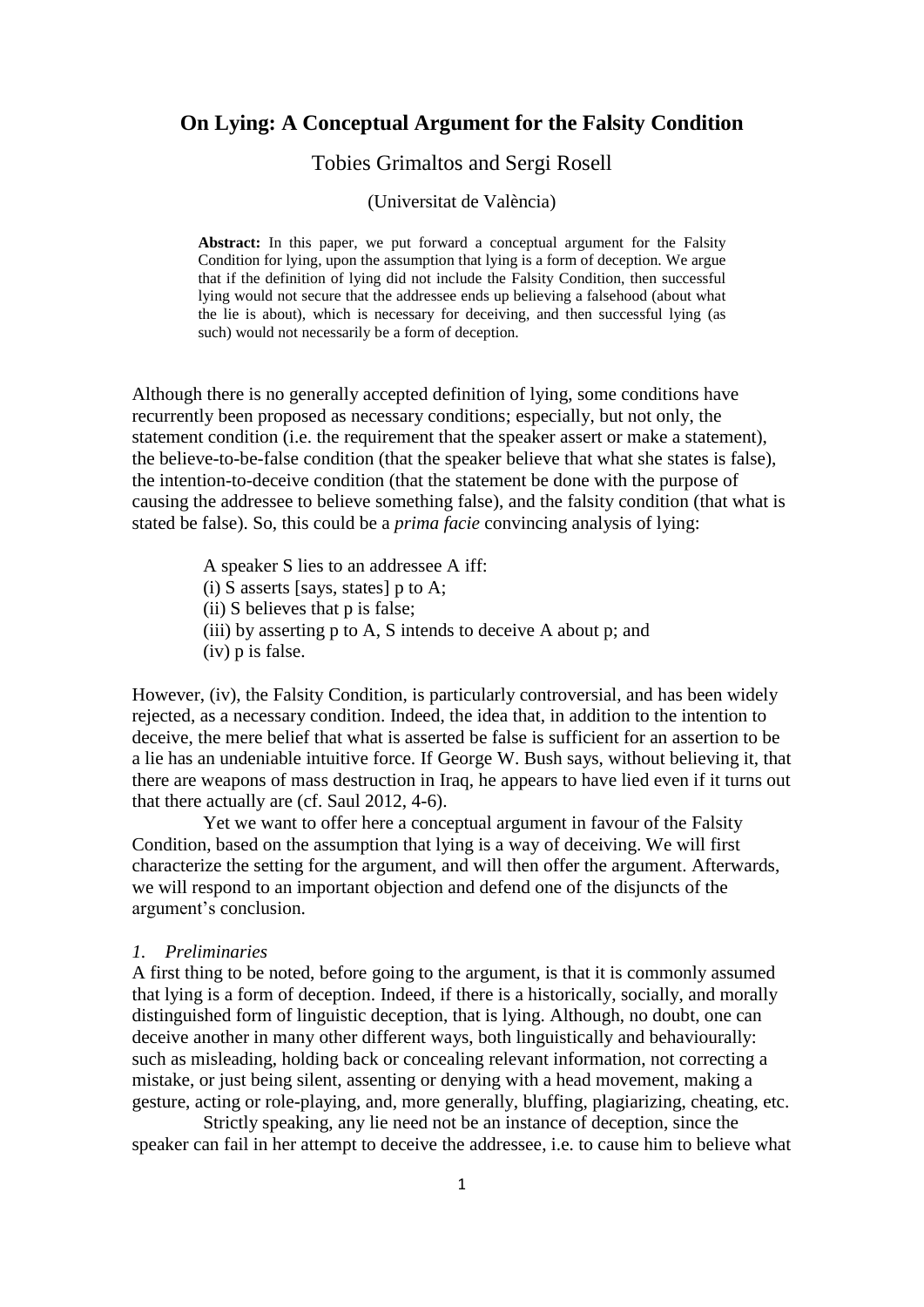she has stated. Unlike deceiving, lying is not an achievement or success verb (Ryle 1949; also Carson 2010). A speaker S has not deceived an addressee A if A does not come to believe what S states (p), since to deceive is to cause another to have a false belief;<sup>1</sup> but S can lie to A even if A does not come to believe p. So, lying is rather to be compared with attempting to deceive, and successfully lying with actually deceiving. When it is successful, lying appears to be a form of (deliberate) deception; when it is not, lying would merely be an attempt to deceive.

We will call *veridical lies* to those supposed lies in which the Falsity Condition does not obtain, i.e. cases in which one 'lies' by asserting something true. Our argument objects to this very possibility of lying with the truth.<sup>2</sup>

## *2. The argument*

Now, here is the argument. If lying does not include, as a necessary condition, the requirement that what is stated be false (Falsity Condition), then even successful lying does not secure that the addressee ends up believing a falsehood. But causing to believe a falsehood is necessary for deceiving, so that, if lying by saying something true (veridical lies) is possible, then successful lying does not secure deception.

Recall Bush's case. Let us accept for the sake of argument that he is lying, even though what he says is true, since he does not believe it—indeed, he thinks it is false—and states it with the intention to deceive about it. But, then, the result is that lying (or attempting to lie)—i.e. Bush's saying that there are weapons of mass destruction in Iraq—and succeeding in this lie—actually causing the addressee to believe that there are weapons of mass destruction in Iraq—does not secure that the addressee comes to believe something false (about the existence of weapons of mass destruction in Iraq)—since, in the example, it is true that there are weapons of mass destruction in Iraq—, if the Falsity Condition is not a necessary condition in the definition of lying.

If this is so, then either (i) not all forms of (successful) lying are actually forms of deceiving, since some forms of (successful) lying would not cause a false belief in the addressee; or (ii) it must be accepted that the Falsity Condition is a necessary condition for lying.

This is basically the argument. But, before trying to adjudicate between the conclusion's disjuncts, there is an objection that needs to be met.

#### *3. Objection*

 $\overline{a}$ 

No doubt, a fair objection to be made is the following: even though the speaker's words are not actually false (and then the addressee cannot be directly deceived in believing them), there is an obvious sense in which the addressee is still deceived, i.e. regarding the speaker's own beliefs. If the liar succeeds, the addressee is at least caused to believe that the liar believes something that he does not actually believe—and this is being caused to believe something false. Although the liar has not deceived the addressee

 $1$  We do not need to take a stance on whether deceiving is necessarily intentional or not, since the forms we are concerned with are all intentional.

 $2$  It has been argued that there is a special kind of lies—'bald-faced lies'—which are not attempts to deceive, so that the intention-to-deceive condition is not necessary (see Sorensen 2007; Fallis 2009, 41-43; and Saul 2012). So, we will restrict our argument to 'deceptive lies' (or lies intended to be deceptive; Fallis 2009, 54-56). Importantly, bald-faced lies would also satisfy the Falsity Condition, since it is definitely impossible to lie by saying the truth and not intending to deceive, at once; and they would be neither morally nor epistemically problematic.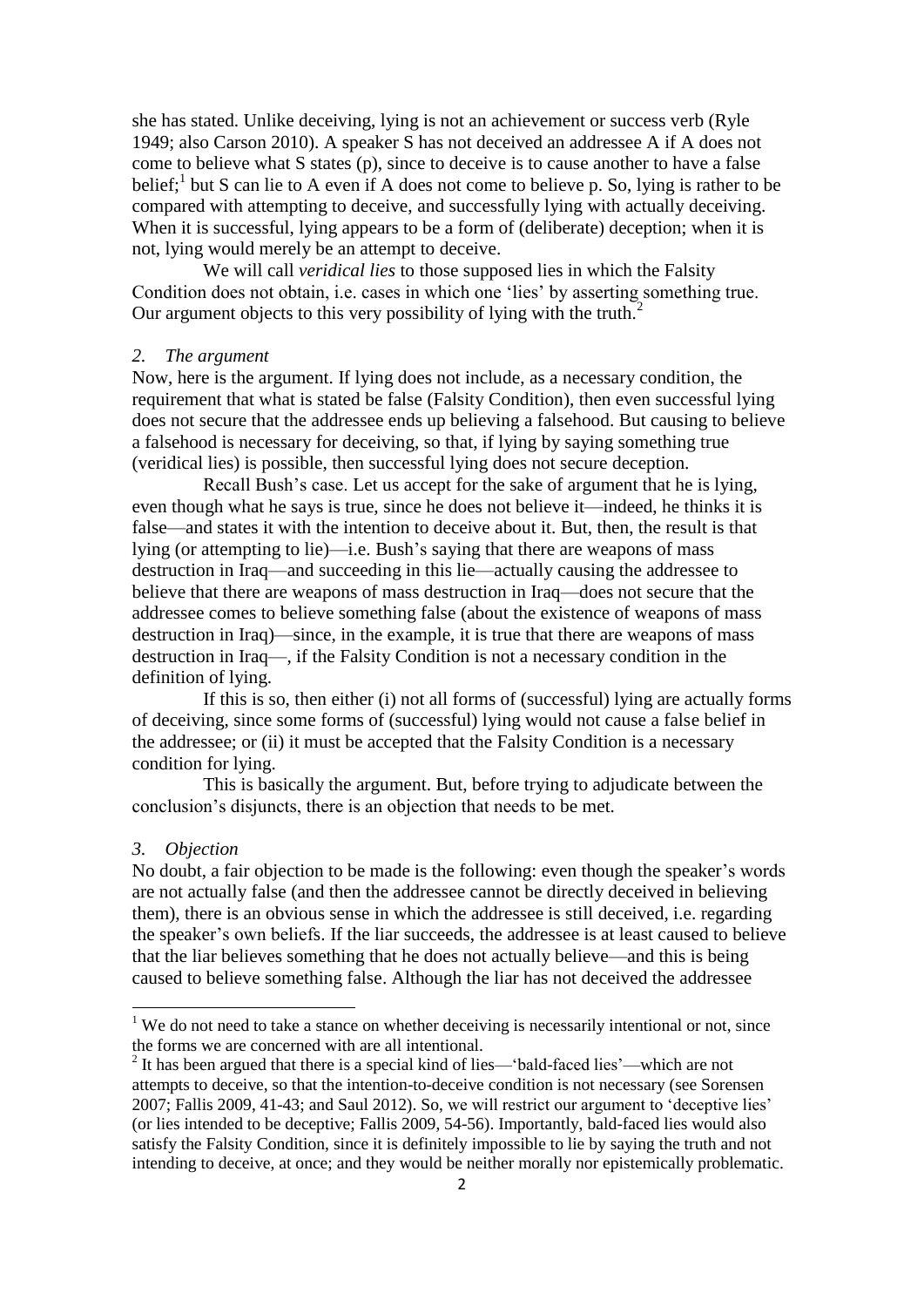about the world, he has done it about his own mind. Is this not enough to speak of a deception?

We think that a promising answer to this should appeal to the idea that lying is strictly about what is said. It is true that veridical lies also deceive, although not in the relevant way that is central for lies. Indeed, it can be argued that veridical lies are not deceptive *qua* lies, given that lies concern only what is said. They should rather be characterized as a way of misleading through lying. That is, in these cases A would be deceived owing to an inference that A draws from p (what is said), which A thereby comes to believe, but not about p itself (which A does believe but it is true).

In general, it seems true that an instance of lying can at once be an instance of misleading. For example, if I am asked about whether my partner is at home with me and, knowing that she is, I say that she is not, I am lying to my interlocutor about what I say, but I am also misleading him, since, in addition, I am making him to infer something more, also false, i.e. that she is in some other place—which could cause a very specific belief in him, if there were well-defined alternatives—which is something that I just implicate.

In our cases things are a bit more complicated, since, as mentioned, when one victim of a lie one typically gets deceived about p by means of believing that S believes p, and this is something that S does not say; so that this is a necessary inference. However, veridical lies fail to deceive in the crucial sense: in causing a false belief in the addressee about what is said. Thus, successful veridical lies would still be nondeceptive, in the relevant sense, because one would lie while causing the true belief p in the addressee.

But now, our argument needs to be slightly re-phrased as follows: either (i) not all forms of (successful) lying are actually forms of deception *about what is said*, since some forms of (successful) lying would not cause a false belief about *what is said* in the addressee; or (ii) it must be accepted that the Falsity Condition is a necessary condition for lying. This formulation is surely less impressive, but it is what we basically meant.

## *4. Can there be veridical lies?*

Eventually, we would ideally need a follow-up argument against (i); so that, if sound, (ii) would have to be endorsed. Unfortunately we do not have such a decisive argument, but we can offer the following tentative remarks (which mainly stick with intuition).

On the one hand, take into account that lying, whenever it is an attempt to cause the addressee to believe what is said, appears to involve attempting to deceive the addressee. And it is unintelligible that an attempt to deceive which succeeds (in the right way) not be an act of deception. To this, our adversary will surely reply that we are unjustifiedly assuming here that (what we call, and is usually called) the intention-todeceive condition is a necessary condition for lying; when, for not begging the question, this condition should at least be rephrased as the requirement that S attempt to cause A to believe what S states, which (contrary to what S can believe) can be true—so that an intention to deceive, in the sense of causing a false belief, is not necessary; but only in the sense of intending to cause the addressee to believe in the contrary to what one believes.

Now, if this line of response—which just seems to be a quite simple internal readjustment in the definition of lying for those who reject the Falsity Condition sounds convincing enough, then the only thing that we can finally adduce in response is intuition: (i)—i.e. that there is a type of lie (veridical lie) that is not a form of deception, given that even if it is successful, it will not deceive the addressee—clashes with the